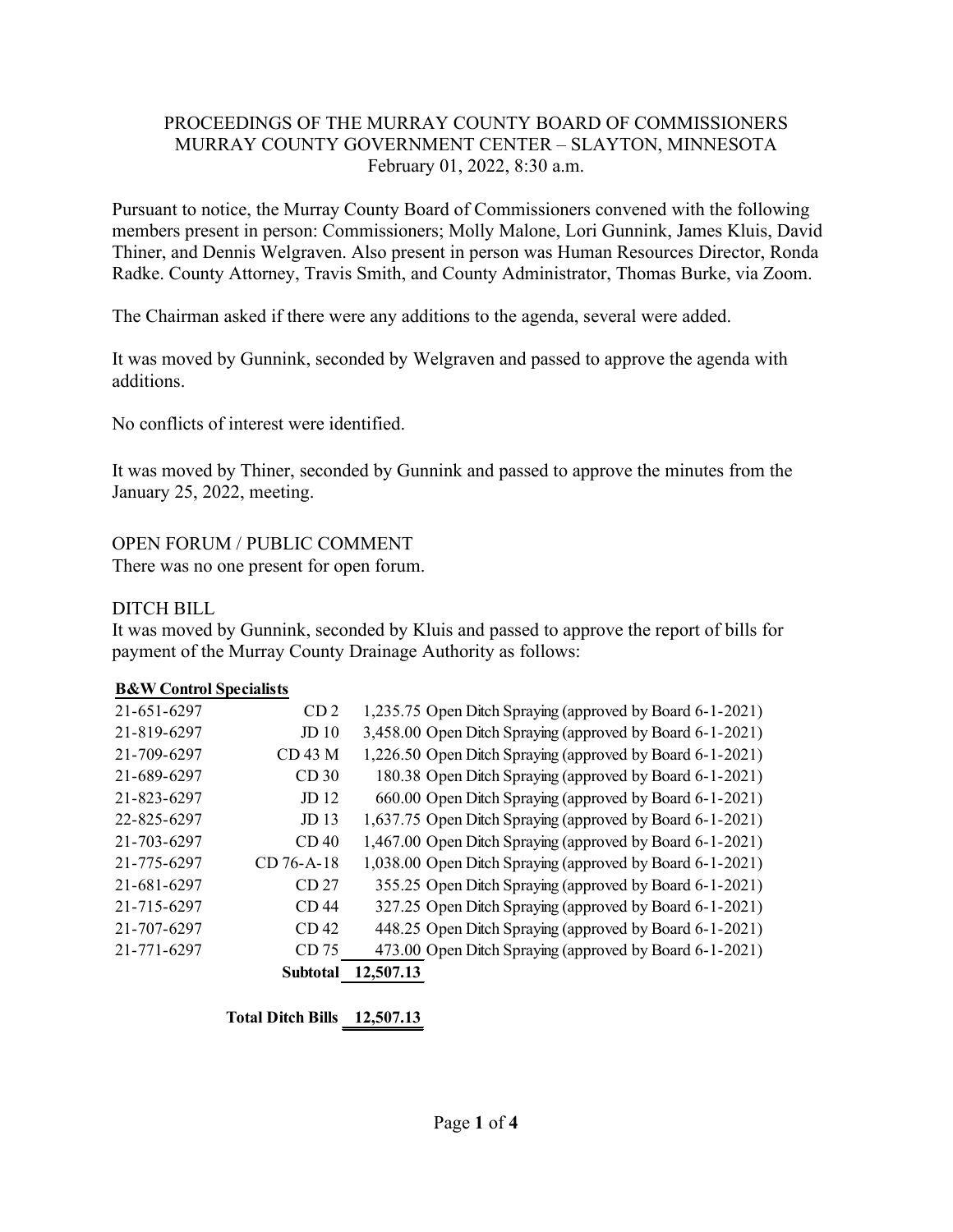# MURRAY COUNTY MEDICAL CENTER HOSPITAL UPDATE

Luke Schryvers, Murray County Medical Center Chief Executive Officer, gave an update on staffing, finances, and COVID-19.

# COUNTY DITCH 22 IMPROVEMENT- BID AWARD

The Drainage Authority reviewed a bid tabulation for the County Ditch 22 Improvement Project. Bids were opened on January 27, 2022 at 10:30 a.m. as follows:

| Noomen Excavating, LLC | \$377,521.52 |
|------------------------|--------------|
| Cooreman Contracting   | \$451,615.00 |
| A & C Excavating       | \$454,406.00 |

Swede Campbell, representing 16 of the 17 properties in the County Ditch 22 watershed presented the Board with information laying out concerns about moving forward with the project.

John Kolb, attorney for the Drainage Authority reviewed the timeline for the project and indicated that all legal requirement have been met for awarding the bid to the apparent low bidder.

Commissioner Thiner raised concerns with the monetary difference between the low bid and the other bids.

Shaun Luker, engineer for the Drainage Authority reported that he has checked and reviewed the bids and talked to the apparent low bidder and found everything in order with the low bid.

Thiner also asked how the project would be paid for.

Attorney Kolb indicated that the Board could choose to use advances from other funds or choose to issue bonds then levy special assessments to pay for the project.

The Drainage Authority reviewed how costs would be charged to landowners between the separable maintenance and improvement. The separable maintenance is capped at \$202,000, which is the cost spread over all landowners based on the viewers redetermination of benefits. The balance of the costs are improvement costs and paid by landowners in the improved area, which is the Meyer property.

Chair Malone confirmed with the Meyers that they understand the costs of the improvement. Meyers confirmed they understand that all improvement costs are their responsibility.

It was moved by Commissioner Gunnink and seconded by Commissioner Thiner to award the bid for the 2022 Construction for Improvement of Murray County Ditch No. 22 to the low bidder, Noomen excavating, LLC for the bid price \$377,521.52, further moving to reserve the option to reimburse monetary advances with future bond proceeds if determined necessary in the future. The motion failed in a roll call vote as follows: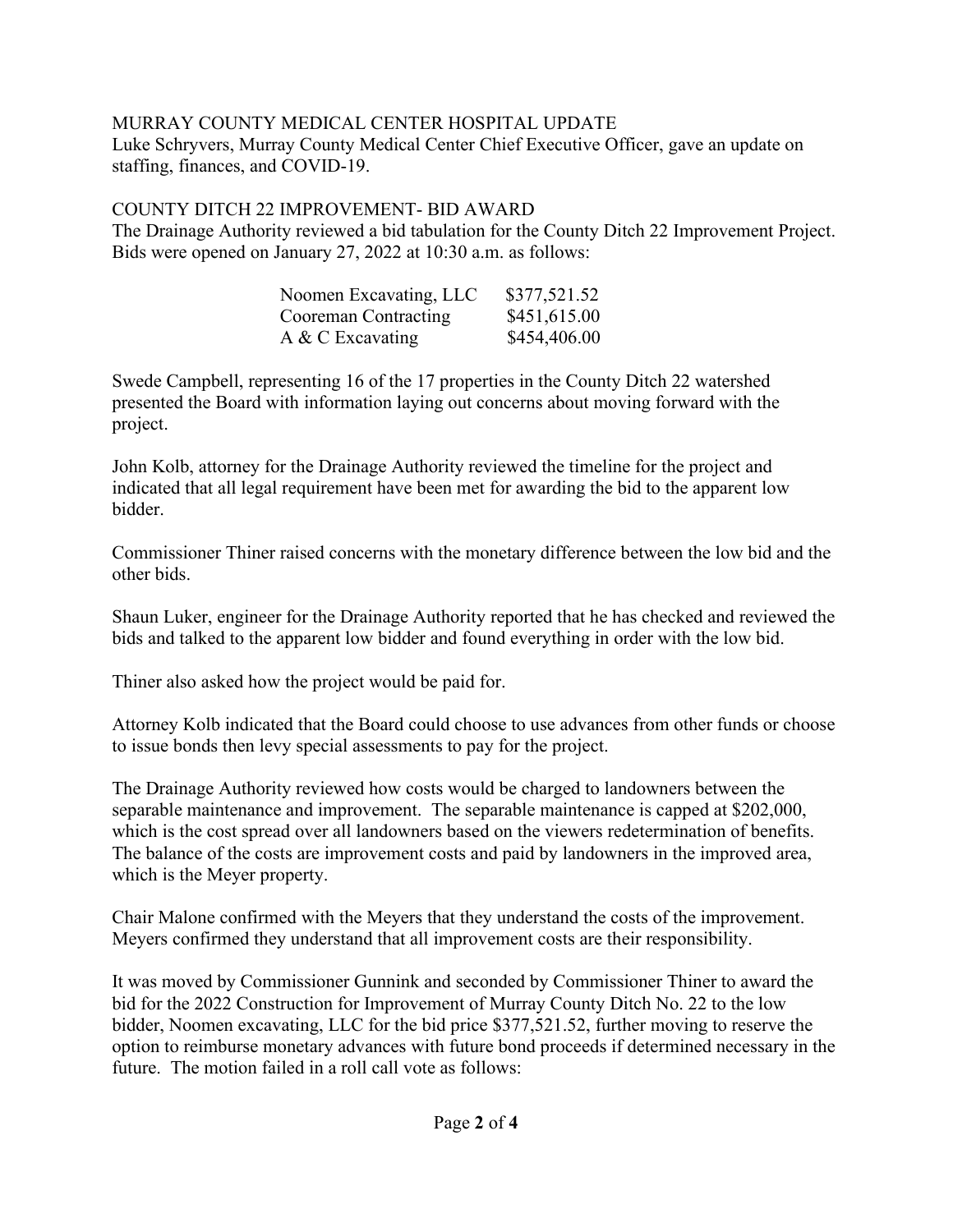Thiner: No Welgraven: No Kluis: No Gunnink: Yes Malone: Yes

### BID OPENING – USED TRACTOR

The Board Chair called for the bid opening for used articulated tractor with tracks, 2017 or newer.

| Company                | <b>Model</b>        | <b>Hours</b> | <b>Bid Amount</b> |
|------------------------|---------------------|--------------|-------------------|
| RME Deal Zone USA      | 2019 CASE 470       | 1100         | \$341,700.00      |
| Miller Sellner         | 2019 CASE 580       | 780          | \$395,000.00      |
| C&B Operations         | 2020 John Deer 9520 | 1401         | \$492,000.00      |
| C&B Operations         | 2019 John Deer 9570 | 824          | \$475,000.00      |
| C&B Operations         | 2019 John Deer 9520 | 1483         | \$480,000.00      |
| Kibble Equipment       | 2020 John Deer 9620 | 558          | \$575,000.00      |
| <b>Titan Machinery</b> | 2018 CASE 500       | 1350         | \$405,410.00      |
| <b>Titan Machinery</b> | <b>2014 CASEE</b>   | 9760         | \$318,950.00      |

County Engineer Randy Groves returned to his office to tabulate the bids for accuracy.

#### COMMISSIONER WARRANTS

It was moved by Thiner, seconded by Welgraven and passed that all claims as presented were approved for payment. The Chairman was authorized to sign the Audit List dated February 1, 2022 with fund totals as follows and warrants numbered 167315 through 167368:

| County Revenue Fund       | 66,450.51  |
|---------------------------|------------|
| County Road & Bridge Fund | 34,528.89  |
| <b>EDA</b>                | 454.66     |
| Sunrise Terrace           | 131.76     |
| <b>SAWS</b>               | 19.00      |
| Total                     | 101,584.82 |

### DITCH REPORTS

Ditch Inspector, Travis Radke gave an update on CD 87 Lake Sarah 36, and CD 34 Repair Petition 2020-029 Ells. 24.

#### SNOWMOBILE GRANT

It was moved by Gunnink, seconded by Welgraven and passed to approve the Snowmobile Safety Enforcement Grant, total contract amount of \$3,374.00.

# SUNRISE TERRACE MEAL SERVERS